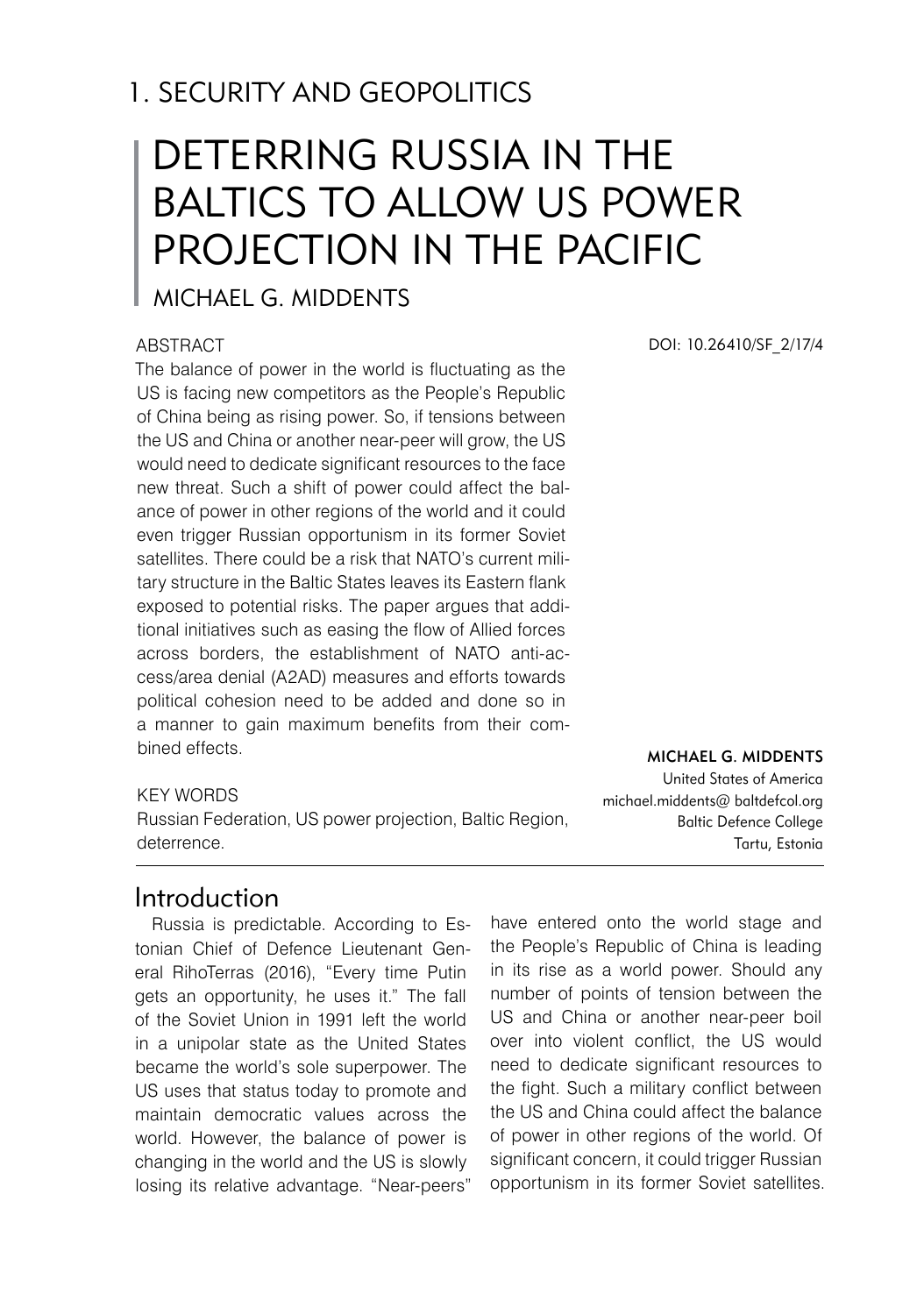With the US focused on a Chinese conflict, NATO would find itself without the full complement of US resources it has been supported with in recent years. NATO's current military structure in the Baltic States leaves its Eastern flank exposed to such potential opportunism and, as previously observed, Putin does not miss opportunities. The key to success is to deny Moscow a quick fait accompli in any part of NATO through convincing deterrence (Clark et al., 2016). NATO and individual Alliance member nations have already begun several initiatives to reduce the probability of Russian aggression including the formation of forwarddeployed rapid response forces, logistics innovations and military budget increases. However, this essay argues that additional initiatives such as easing the flow of Allied forces across borders, the establishment of NATO anti-access/area denial (A2AD) measures and efforts towards political cohesion need to be added and done so in a manner to gain maximum benefits from their combined effects. By building upon recently gained momentum through additional deterrence initiatives, NATO can create a credible deterrent to Russian opportunism even when limited in US support, providing stronger security in Europe and giving the US more flexibility in meeting its global interests. This essay examines what a Sino-American war would likely entail, the modern Russian approach to war and how NATO can better deter Russia in the areas of time as well as geographic and political space.

## Sino-American War

While producing assessments on the probability of a conflict between the US and a near-peer like China inevitably results in predictions subject to endless debate, evidence shows that such a situation is far from dismissible. Senese and Vasquez

developed a risk barometer, which showed that the Russia-Georgia conflict of 2008 was a situation ready to ignite (Maness and Valeriano, 2012). It also gave an accurate assessment of a likely Russia-Ukraine conflict within two years of that conflict beginning. The model assesses the likelihood, within five years, of countries entering into violent conflict with each other. Maness and Valeriano (2012) further developed the risk barometer, assessing how territorial disputes, alliances, arms races, rivalry and the role of hardliners between nations affect the likelihood of those nations going to war with each other. A score of zero indicates a low likelihood of conflict while a five gives the highest likelihood. Where the Georgia-Russia conflict scored a four and the Russia-Ukraine conflict scored a three by the time conflict broke out, an assessment of China and the US produces either a four or five, depending on the assessment of each factor. Additionally, if either Japan or Taiwan are assessed against China, the resultant score is also high at a four or five and the US has security agreements with both nations. Despite these high-risk assessments, such potential Pacific conflicts have sat at such high scores for roughly seven decades. Therefore, the point to appreciate in this barometer is not that a Sino-US war is inevitable within five years but that the relationship constantly runs a high risk of conflict and small changes may incite violence. A phone call between the newly-elected US President to the President of Taiwan is an example of such a small change. The call created concern of a potential challenge to the One China policy and Chinese staterun People's Daily accused the US President of "playing with fire with his Taiwan game," warning that if the policy is challenged, "Beijing will have no choice but to take off the gloves" (Jacquette, 2017).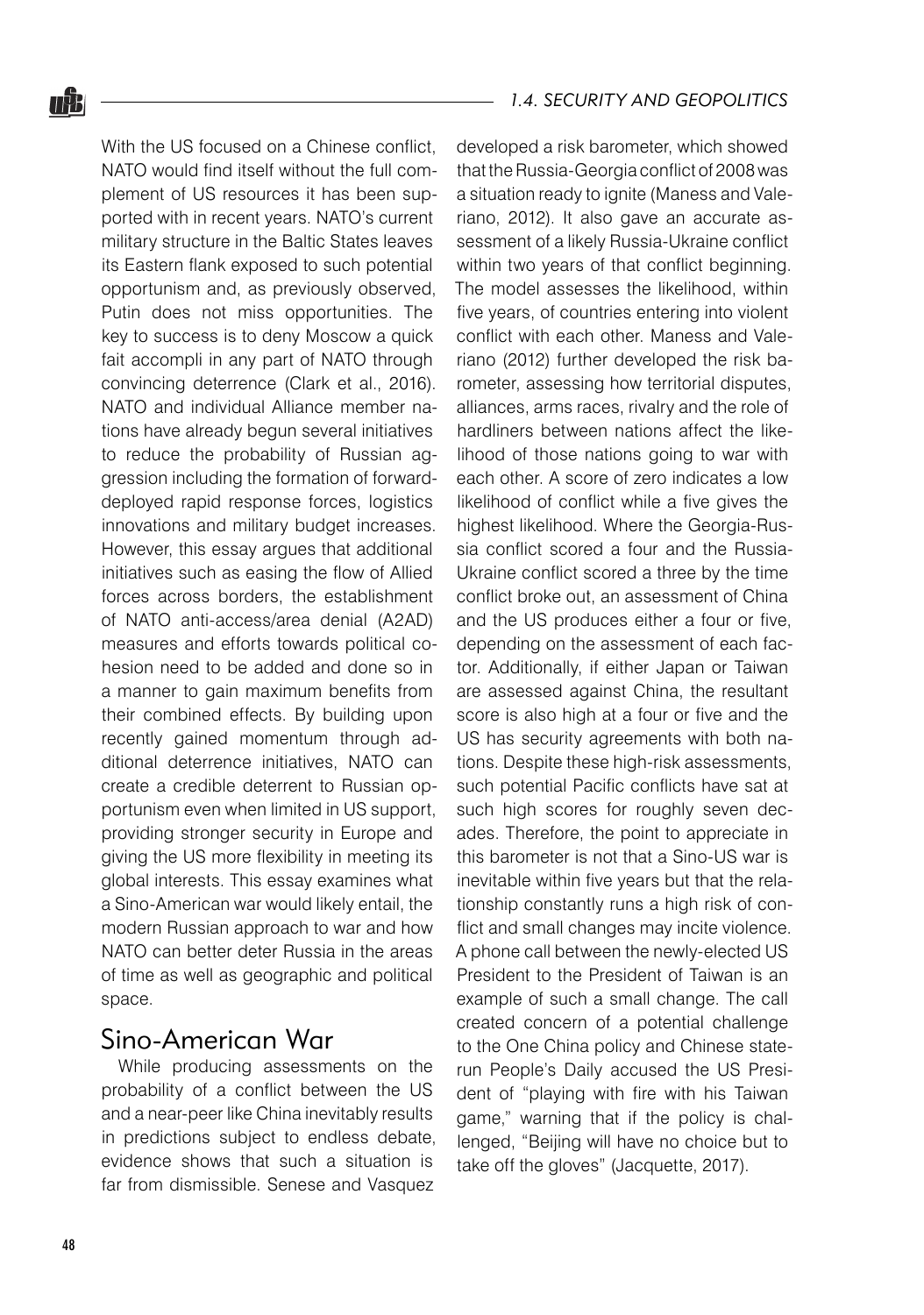Despite difficulties in predicting the size and scope of a theoretical Sino-American conflict, it is clear that the situation in Europe will affect the situation in Asia and vice versa. The RAND Corporation assesses that, regardless of the size and scope of the conflict, the conflict would remain regional and limited to conventional weapons with particular focus in the air, sea, space and cyber domains (Grompet et al, 2016). Despite this assessment, both nations would surely prepare their nuclear forces as each is threatened by the other's nuclear capabilities. The conflict would therefore not only draw US bombers into the Pacific to cover conventional air requirements in the vast Pacific area of operations but also create a nuclear bomber requirement in the Continental US. This bomber demand is representative of a larger situation requiring US strategic air and naval resources to flow into the Pacific or generate in the US for world-wide nuclear commitments, creating a challenge for the US to focus on the conflict while also balancing military capacity in the rest of the world. With US forces currently assessed by the Heritage Foundation as unable to conduct major regional contingency operations in more than one region, the US must balance its forces as effectively as possible (Wood, 2016). The more military power the US is able to dedicate to the Sino-American fight, the greater its chances of success (Grompet et al, 2016). The ability of NATO's European Allies to defend Europe with US support limited mostly to those forces already assigned to Europe will directly affect US options to provide forces to the Pacific Theatre. Therefore, not only should NATO take measures to defend its European territory with limited US support, especially in naval and air capabilities, but also have an understanding with the US that in such a Sino-American conflict scenario, European NATO forces should remain predominately in-place to avoid causing a military capability gap in Europe. Should the US find itself in a NATO Article V situation against China, the use of Article V should be limited to benefits of diplomatic support and any use of European NATO capabilities must be rapidly transferable back to Europe if needed, such as space-based capabilities.

## The Russian Approach

Russia creates the greatest challenge in balancing US military capabilities across the globe in this Sino-American conflict scenario. Although not all NATO members agree on the likelihood of a Russian offensive against the Alliance, Russia has provided ample evidence that it has interests in reasserting dominance over its prior Soviet holdings, to include the Baltic States (Gotkowska, 2016). Additionally, Russia has shown three times in the last decade that it relies on its military instrument to achieve its strategic aims (Mastriano, 2017). Russia's 2014 doctrine makes clear that Russia sees its former Soviet territory as a vital sphere of interest and it is dedicating large amounts of resources to the area's defence (Sinovets& Renz, 2015). An analysis by Sinovets and Renz (2015) concludes that "the main theme of the doctrine is rivalry with the West." Russia turned doctrine into practice in both Georgia and the Ukraine. While these two states are not NATO members, NATO membership has not exempted former Soviet states from Russia's interest. Russian destabilization plans show a new Eastern European map incorporating Belarus, all three Baltic capitals and Estonia's two main islands into the Russian Federation (Potomac Foundation, 2016). Russia has identified Latvia's Latgalia region as an area ripe for exploitation, where it could support "uprisings" of Russian speakers

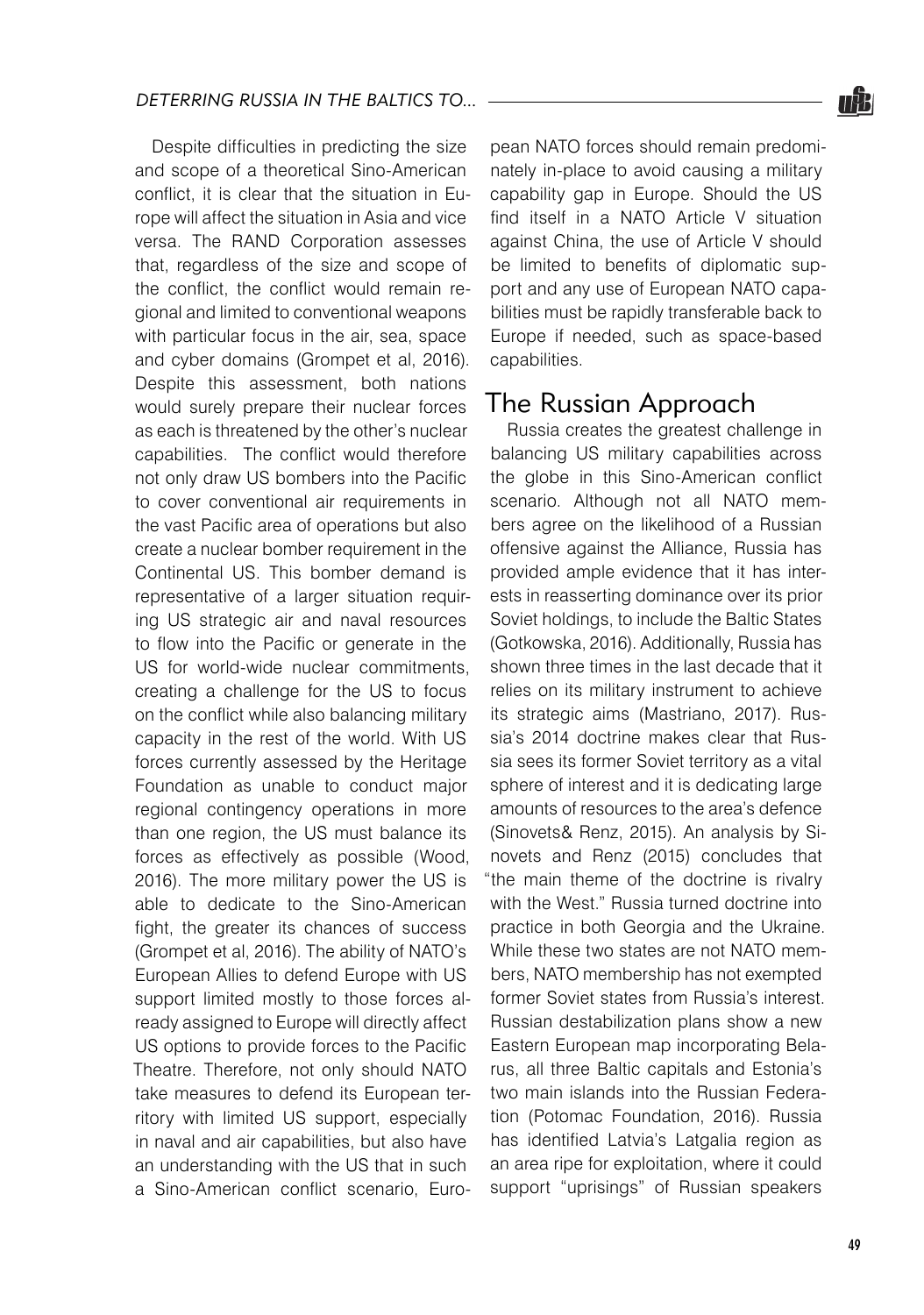similar to its actions in Ukraine and, through large-scale intervention, create four "Rump States" out of the three current Baltic States (Potomac Foundation, 2016).

nŜ.

NATO has observed Russia's operations in Georgia, Ukraine and Syria to analyse how Russia conducts modern warfare and can use these observations to strengthen European defence. In the cases of Georgia and Ukraine, Russia demonstrated what has been described a "hybrid" tactic, combining multiple national capabilities to destabilize its intended area of operations. Russian conventional forces then moved into the areas using armour encirclement manoeuvres for a quick and low-cost victory, quickly backed by its nuclear umbrella to deter any counterattacks (Potomac Foundation, 2016). As the situation currently stands, NATO is not prepared to repel such an attack in the Baltic States. The timeline under the current defence structure from the start of hostilities to Russian forces arriving at Riga and Tallinn could be less than 60 hours, leaving NATO to defend encircled capitals rather than deterring or defending against an initial invasion force (Shlapak& Johnson, 2016).

## Towards Stronger Deterrence

Russia's action in Eastern Ukraine, following its actions in Georgia and Crimea, crossed NATO's tolerance threshold in allowing its Eastern border to remain critically exposed to possible Russian opportunism. Following the NATO Wales Summit of 2014, the Alliance decided and began acting to remedy the situation. The intent is to create a real deterrent to any Russian aspirations of an offensive into the Baltics (NATO, 2014). If executed effectively, these moves could not only be the start of a genuine deterrent against Russian aggression in the current geopolitical situation, but also significantly

reduce the challenge the US faces balancing its forces in the theoretical Sino-American conflict. Additionally, establishing a deterrent posture playing to European NATO's strengths offers the Alliance a solution in which it is not left pursuing the financially prohibitive endeavour of attempting to fill potential one-for-one gaps in US strategic air and sea capabilities. The proper deterrent posture will create opportunities for NATO in both time and space, while denying the same to an opportunistic Russia seeking its established pattern of a quick, low-cost victory (Potomac, 2016). At the same time, a proper deterrent must clearly be just that – a deterrent. General Breedlove, NATO's Supreme Allied Commander Europe at the time of the 2014 Wales Summit, directed that NATO's deterrent actions must be "responsive but de-escalatory" (Gornec, 2014).

#### Creating Time

In the realm of time, the Alliance is taking measures to slow a Russian offensive by placing permanently rotating NATO troops and equipment in the Baltic region, thus strengthening European defence and indirectly creating a better situation for the US in the case of a conflict with China. The Wales Summit resulted in the decision to place four Very High-Readiness Joint Task Forces (VJTFs) as part of an Enhanced Forward Presence NATO Response Force into the three Baltic nations and Poland (NATO, 2014). The US, UK, Germany and Canada will lead these VJTFs as framework nations and create multinational task forces adding up to roughly five thousand combined troops organized into task forces each somewhere between a battalion and brigade in size (NATO Review Magazine, 2016). These forces are comparable to the Cold War's "Berlin Brigade" in that any attack on them by Russian forces would create a tripwire-effect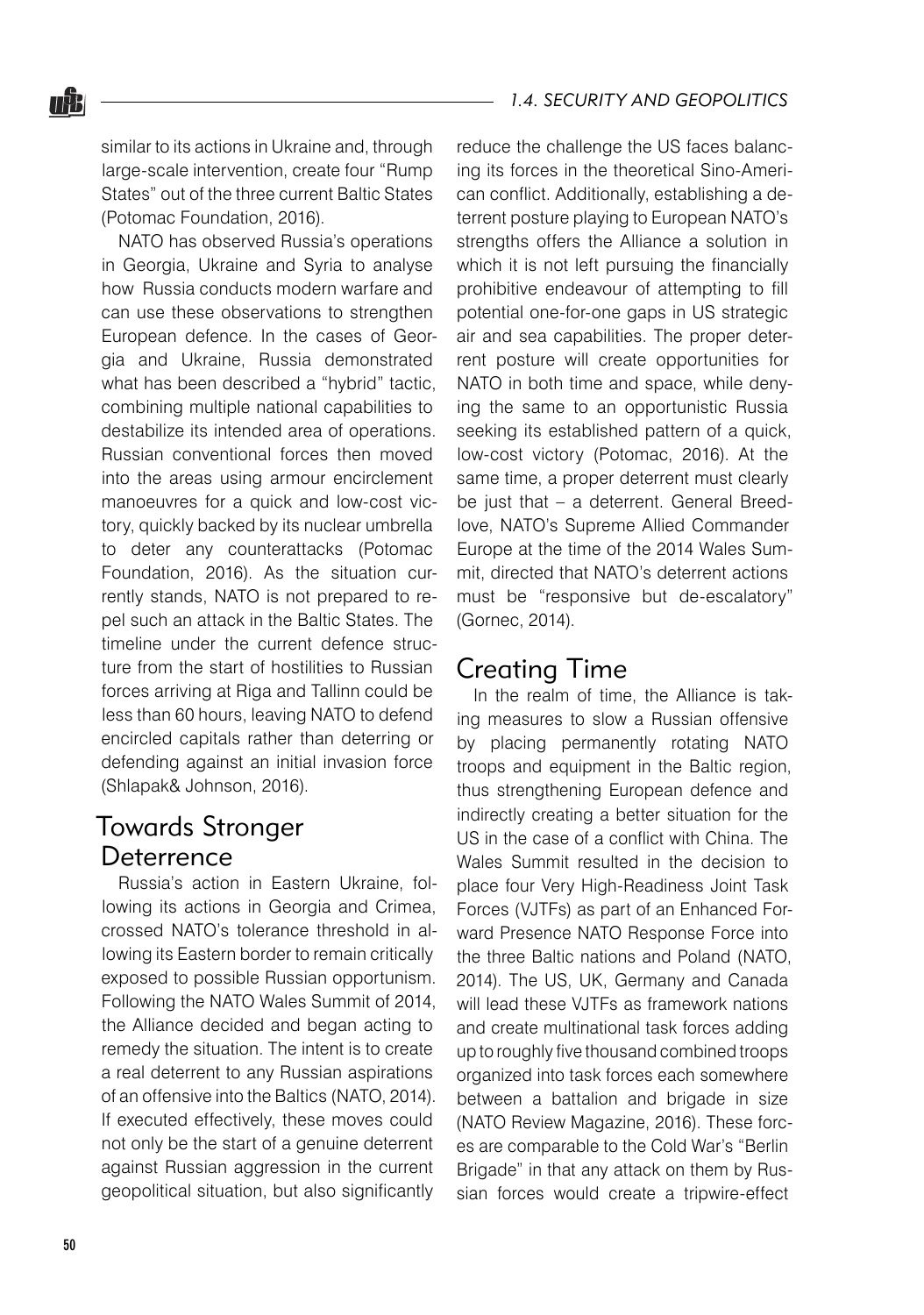resulting in a NATO response (NATO Review Magazine, 2016). The number and size of the units fall far short of the RAND Corporation's (Shlapak& Johnson, 2016) suggested seven brigades as a credible match to expected Russian forces. However, regardless of the mismatch in force sizes between the VTJFs and Russian forces, by placing these task forces in forward positions within NATO, the Alliance improves its warning and reaction time, limits Russia's ability to avoid direct confrontation with NATO forces and raises Moscow's overall risk level in any attempted offensive.

Due to their limited numbers, VJTFs lack the mass required to stop a Russian invasion, driving a need for follow-on forces capable of rapidly moving to the East. The US military is already moving forward on initiatives to counter Russian aggression, which would also assist in lessening the logistics burden a conflict with China would create. The US Army in Europe has reversed the drawdown of its capabilities under Operation Atlantic Resolve and is initiating heel-to-toe rotations of trained forces into Poland, capable of immediate combat action (US Army Europe, 2016). These forces will include an Armoured Brigade Combat Team, essential for countering Russian armour, and a Combat Aviation Brigade able to operate in those vast areas of the Baltics prohibitive to land-based vehicles (Potomac, 2016). Additionally, the Army will forward-position nearly a division's worth of vehicles and equipment in Europe to reduce logistics timelines (US Army Europe, 2016). These rotational forces would still need additional support in the case of a Russian offensive. To enable the rapid flow of additional forces into the theatre, the US Air Force is pursuing stronger air base infrastructure in Eastern Europe and has initiated a "base in a box" or "Rapid-X" concept, pre-positioning equipment required

to operate out of European airfields in order to reduce unrealistic contingency plan requirements on the air bridge from the US to Europe (Harper, 2016). The pre-positioned kits are able to bring an airfield up to operational status, perform operations and then move to a new airfield as missions demand (Harper, 2016). Such a reduction on air bridge requirement becomes crucial in a scenario where the US is simultaneously fighting a war on a separate front in the Pacific.

These rapid deployment and reception, staging and onward movement initiatives mitigate some of NATO's timing dilemma in countering a Russian offensive but current policies of individual Alliance members create barriers to their movement across NATO borders. Cold War plans and agreements for quick movements of troops across borders have disappeared and leaders in NATO member countries have only recently discovered the magnitude of obstacles that current policies in each nation present (Braw, 2016). To properly support the aforementioned forces with timely, sufficient follow-on forces, NATO needs to begin making a proposed "Military Schengen Zone" a reality (Braw, 2016). The Commander of US Armies in Europe, Lieutenant General Hodges, observed in 2016 following major NATO exercises that NATO forces have nowhere near the freedom of movement enjoyed by the Russians behind their own border (Braw, 2016). By creating an environment conducive to fluid movement of forces within NATO's several borders, the Alliance can significantly decrease its reaction time in this already timeconstrained scenario.

## Deterrence in Geographic Space

NATO is not only making significant movement in the realm of time but also in

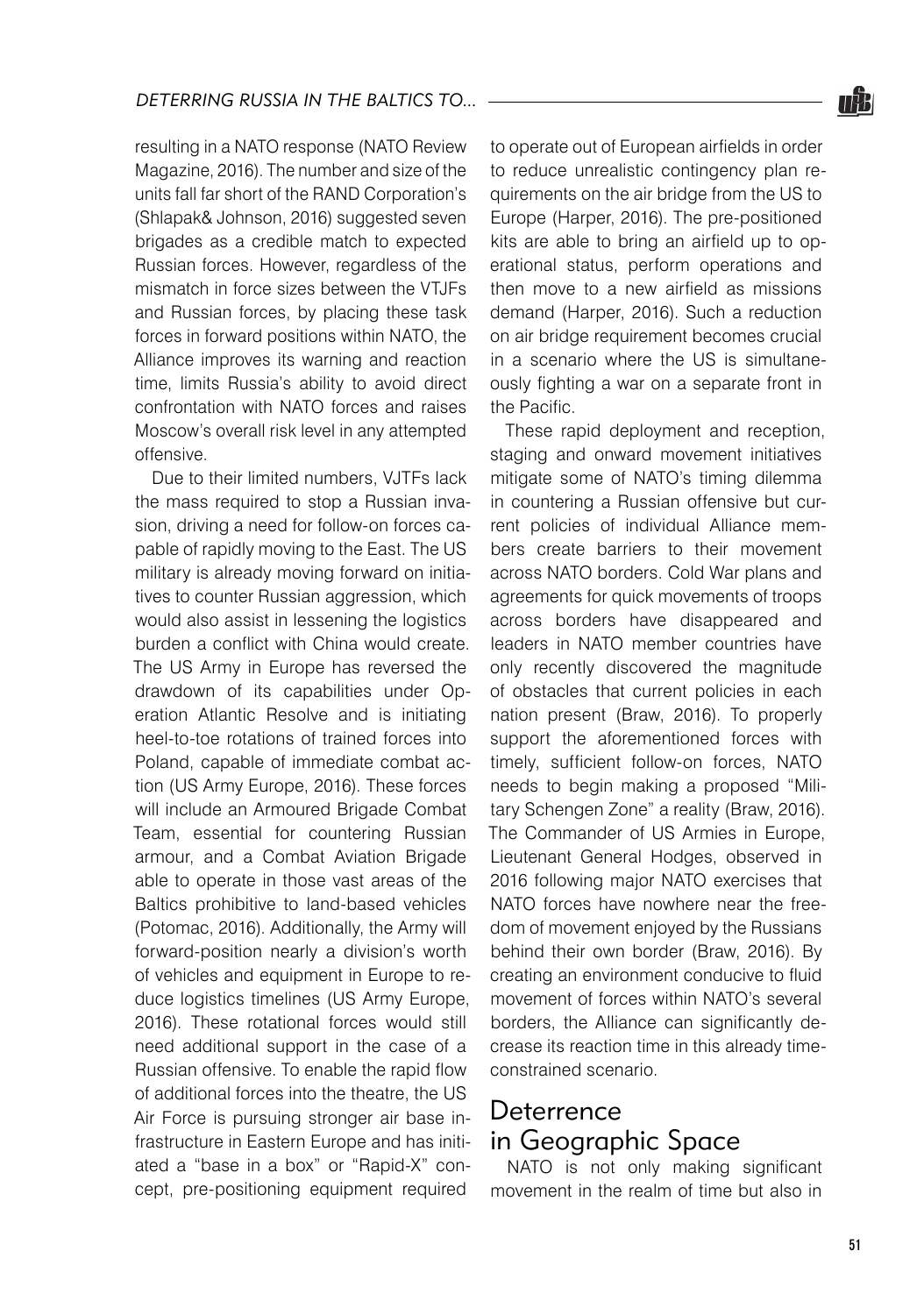space. Former NATO Supreme Allied Commander Europe, General Philip Breedlove, explained that the Alliance had grown comfortable with its Eastern structure, having attempted to partner with Russia for 20 years and drawing forces down to 75% of Cold War levels (Breedlove, 2015). In doing so, member nations allowed budgets to shrink and the US, for example, began a major drawdown in military forces from Europe, creating space opportunities for Russian forces. One area in the realm of space where NATO can make major improvements is in building its own Baltic A2AD measures. Both Russia and China are examples of nations employing highly effective A2AD systems to stifle attacks from potential aggressors, namely the US. Anti-access measures prevent militaries from basing forces nearby or getting into a theatre while area denial measures prevent operations in a protected area once it is able to access the theatre (Grynkewich, 2017). Russia's comprehensive A2AD system challenges attacks from air, land, sea and even space and cyber space. The system not only denies access to the Russian interior, but also has the potential to easily deny NATO use of its own airspace, waters and territory since its A2AD weapon ranges reach many kilometres into these NATO areas. The Baltic States offer no such challenge to a potential Russian foe, not even in the form of hosted NATO systems. An A2AD strategy provides NATO with a cost-effective and prompt means of deterring or countering Russian aggression. They are much cheaper to establish and maintain than power-projection systems, provide persistent capabilities and offer survivable offensive and defensive options (Kelly, Gompert& Long, 2016). Rather than continuing to exclusively focus on how NATO might defeat a challenging Russian A2AD system, the Alliance needs

to flip the tables on a potential Russian aggressor with an A2AD capability of its own. This concept was developed for use by the US and supporting allies by the RAND Corporation's Kelly, Gompert and Long (2016) and referred to as "Blue A2AD." Through Blue A2AD, NATO can pair offensive and defensive capabilities, especially on its periphery, to make any aggression against the Alliance an incredibly high-cost undertaking for the aggressor.

A key aspect of A2AD is setting up capable defences such as coastal and air defence systems. The Baltic Air Policing mission was a small but significant first step in Baltic defence. When speaking of the success to date of the Baltic Air Policing mission, Lieutenant General Terras (2016) commented that the next step is air defence and control of the Baltic Sea. With small budgets and available manning, the Baltic States would benefit most from an interoperable point-defence model, backed by additional NATO air defence capabilities capable of coordination and operations across borders. Political leadership from all three Baltic nations and Poland met in 2016 to discuss a future regional air defence system with hopes to achieve an operational capability between 2018 and 2019 (Jones, 2016). Lithuania has led in the realm of air defence, purchasing two Norwegian/National Advanced Surface-to-Air Missile System (NASAMS) batteries set for delivery in 2020 (Larrinaga, 2016). With Finland also operating NASAMS in its air defence forces, Latvia and Estonia would strengthen air defence in the entire Baltic region by honouring their common air defence system agreement and pursuing a NASAMS or NASAMS-compatible air defence capability. Likewise, Poland recently procured a land-based, mobile version of the fifth-generation naval strike missile or "NSM," offering the Baltic States another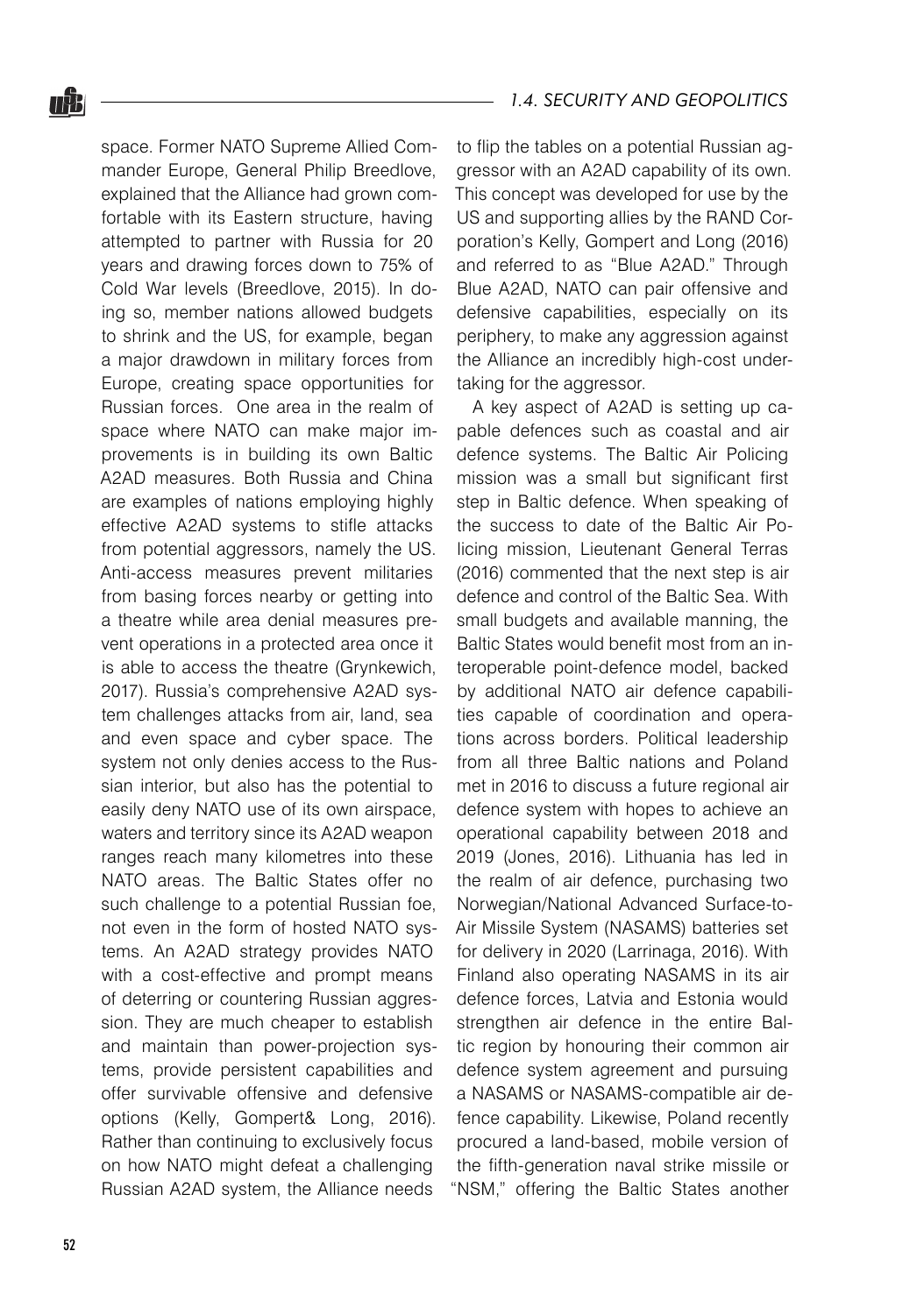opportunity for a regionally-common A2AD measure (Clevenger, 2015).

A2AD is not only about setting up weapons systems; it is also about using a nation's geography to its advantage. Here, NATO has another opportunity to advance legitimate deterrence in an area that bridges both time and space. With vast swamps and thick forests, the Baltic States are naturally challenging areas in which to move large land forces. Baltic lines of communication in the form of improved roads, railways bridges and others are relatively limited, allowing NATO to predict Russian axes of approach. Russian doctrine places particular emphasis on the use of parallel road-rail lines due to the Russian military's high use of railways, further refining expected routes (Potomac, 2016). NATO would be wise to look to South Korea for an example of serious terrain-denial measures. South Korea maintains denial measures refined over several decades, which show how small states with little to no strategic depth can create reaction time. Despite large differences in Korean and Baltic terrain, it is possible to create reaction time for defence forces through Baltic terrain denial measures. While the South Koreans have set up denial measures in the gaps of their mountainous terrain, the Baltic nations can focus on gaps in forests and swamps. The Potomac Foundation (2016) identified several geographic areas where individual Baltic nations and larger NATO could create effective terrain-denial. For instance, the Kura, Gauja and Nemunas Rivers (See Annex A) all create natural barriers with limited means for crossing. By denying Russia a means to easily cross the Kura River, for example, NATO would hinder use of Highway E77, Russia's most direct improved road from Pskov to Riga (Potomac, 2016). Creating time for response is critical as Russian doctrine emphasizes concentrating its forces for early victories before NATO is able to bring its strength in non-contact warfare to the region (Potomac, 2016). While such areas have been generally identified, detailed terrain analysis spanning the Baltics is still required.

Baltic terrain also gives NATO a picture of Russian axes of advance, allowing the Alliance to predict where aggressor forces will operate. In Lithuania, a natural forest belt backed by several lakes funnel transit from Belarus to Kaliningrad along the Suwalki Gap, a key route in a Russian offensive scenario, to the Lithuanian town of Marijampole (Potomac, 2016). In Poland, the Russians would need to secure the Bialystok Rail Junction in order to hold the Belarus border zone (Potomac, 2016). Natural forest and swamp barriers on all sides but its south protect Bialystok, allowing NATO to anticipate where a Russian attack would focus but which also create a dilemma for NATO in reinforcing the area once hostilities have begun. The unprotected Western Estonian islands of Hiiumaa and Saaremaa are also key objectives for a potential Russian offensive. The Russians have a specific unit within a larger force tasked to cut off the Baltics built for this mission, consisting of a naval infantry brigade and two air defence regiments, not coincidentally named "Force Ezyel;" Ezyel being the Tsarist name for the island of Saaremaa. (Potomac, 2016). By capturing these two islands and extending its A2AD umbrella, Russia would possess the geography necessary to control sea lines of communication through the Gulf of Finland to St. Petersburg and completely cut the Baltics off from NATO support by air and sea (see Annex B). The nearby island of Gotland and the Ĺland Archipelago, belonging to Sweden and Finland respectively, make up additional geography the Russians could use to cut the area off from NATO support.

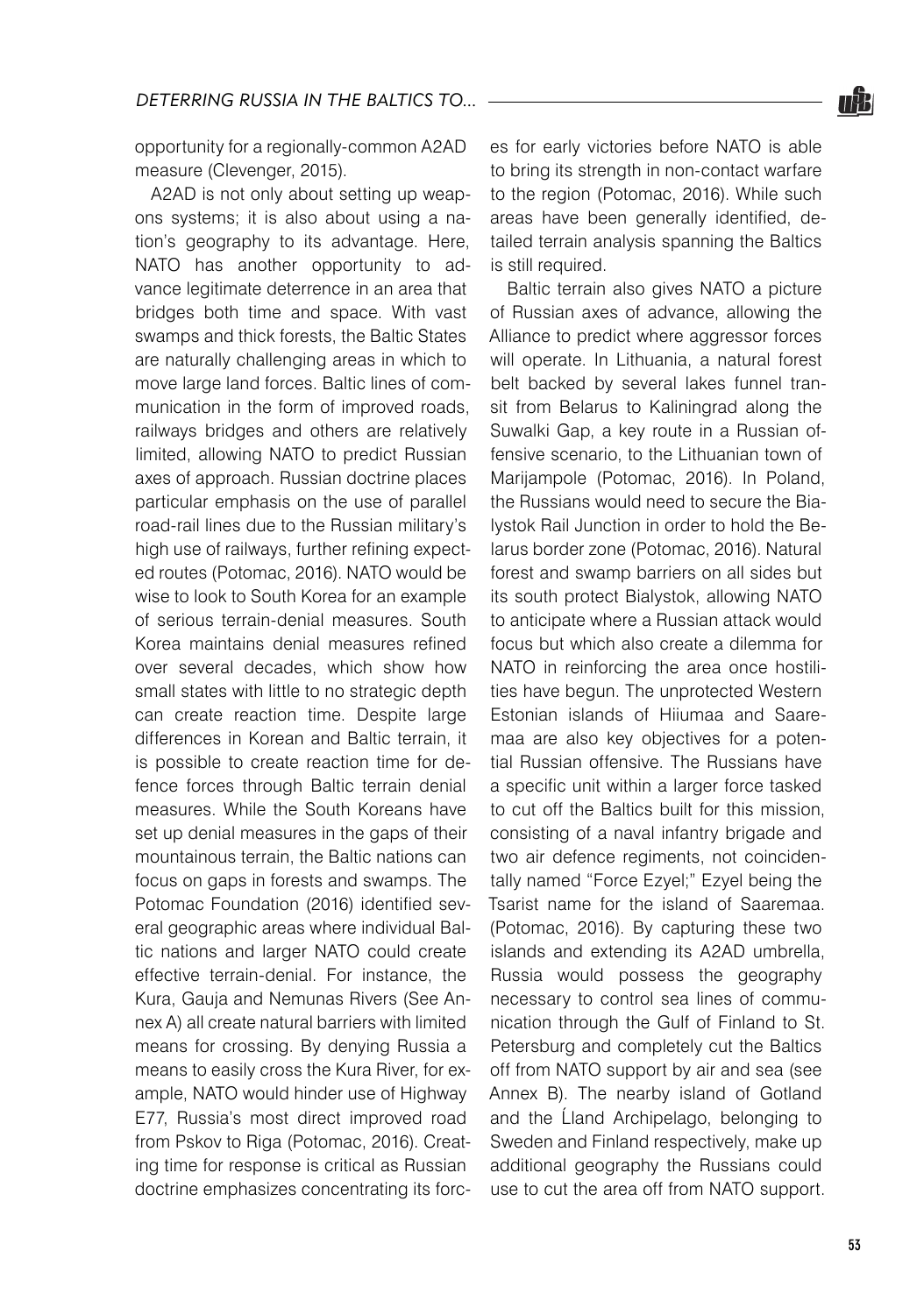To indicate their recognition of this situation, the Swedes moved precautionary troops onto Gotland in 2016 (NATO Review Magazine, 2016). By defending Estonia's islands now and supporting its Partnership for Peace members Sweden and Finland in the defence of their islands, NATO can position itself to keep air and sea routes open to the Baltics while simultaneously denying Russia air and sea power-projection from Kaliningrad and St. Petersburg. NATO must act on defensive measures not limited to these Baltic areas. For instance, it is vitally important for NATO to maintain and strengthen ties with Ukraine as Kiev takes large steps to bring its forces up to NATO standards by 2020 as a NATO Partner for Peace (Postrybailo, 2017). The Baltic border with Russia is already dauntingly long but taking for granted the Ukrainian border, which shapes the region's geo-political map could prove devastating if Russian troops gain freedom of movement to the South. While many military experts call for various levels of greater land forces in the Baltics, the key is to use measures such as those described here to force Russian aggressors into contact with NATO forces. By building defensive capabilities, training and positioning its troops in the limited paths made available to Russian forces, NATO can convince Russia that its tactic of bypassing Allied forces to achieve a fait accompli in the Baltics has a low probability of success (Clark et al, 2016).

## Deterrence in Political Space

In the area of political space, NATO must take measures to eliminate seams Moscow would exploit. One timely example of contention amongst NATO members is that of finance. The Alliance recommends and nations have agreed to dedicate at least 2% of their Gross Domestic Products on

defence and 20% of that budget on defence equipment recapitalization (NATO, 2014). For many years now, less than a handful of NATO's 28 members have actually achieved this target. With renewed incentive for defence following Russia's invasions of its neighbours, NATO codified a plan at the 2014 Wales Summit wherein all members will meet the 2% level within the next 8 years (NATO, 2014) Those countries not meeting NATO's 2% guideline not only withhold funds that enable NATO's missions, they also create tension amongst member states. This tension is apparent in the differing interpretations of the current security situation as some Allies show a tendency to make the threat fit their defence posture instead of spending according to the actual threat (Clark et al., 2016). Such an approach has inspired criticism that rather than producing a strong, unified response to Russia, the Wales Summit produced a "cosmetic patchwork of loosely connected activities" (Kreitmayr, 2017). Additionally, while the Wales Summit plan does move the Alliance toward a more cohesive state by setting a deadline to meet financial goals and obligations, the move is a little late for the newly elected US President. During his campaign, Mr. Trump struck a chord with US citizens in calling out, as previous US Presidents and Secretaries of Defense have, those members of NATO who have not been meeting NATO's 2% target, furthering perceptions of security "free riders" within the Alliance (Collinson, 2016). Mending this wound is vital for NATO's continued solvency. NATO has great potential in the area of strategic communications to publicize successes in this area. As Alliance members begin reaching their budget commitments, NATO needs to publicly recognize them and provide further encouragement to continue meeting those targets. The increase in money is not an end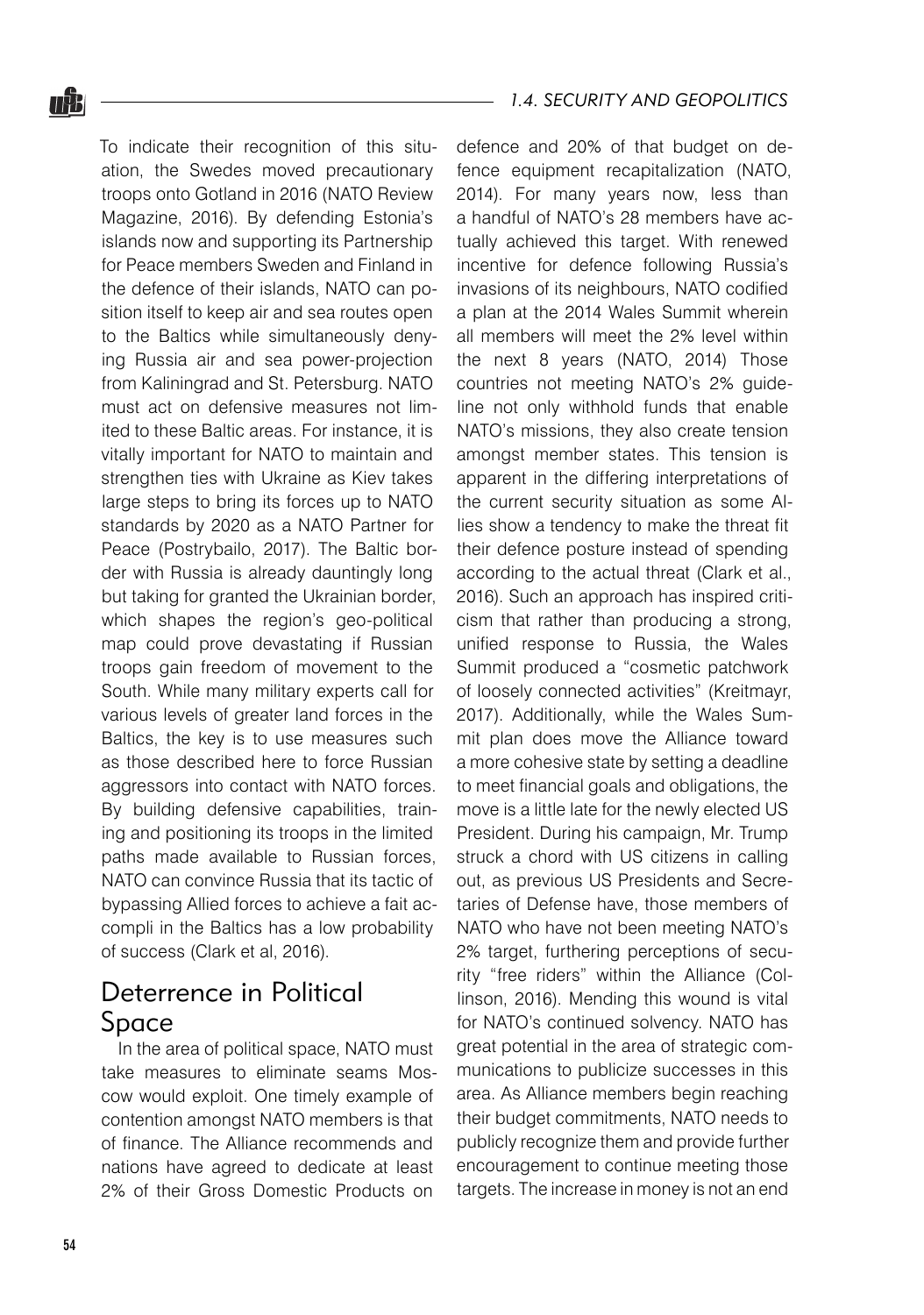goal in itself. Nations can use those funds to increase their national military capacity within a common NATO strategy, regaining capabilities lost during NATO's warming towards Russia over the last two decades and pursuing such deterrent measures as those recommended by this essay (Clark et al, 2016). Such measures cannot fall into long-term political debate but must rather be addressed with a common sense of urgency (Kreitmayr, 2017).

## Conclusion

For the US, a credible deterrent in Europe is essential for success in a military conflict against China. In such a scenario, the US would need to make as many of its national forces, especially its naval, air, space and cyberspace forces available to ensure the best chance of achieving its objectives. The ability of NATO's European Allies to defend themselves against Russian opportunism will play a large role in how the US determines how to balance its forces in the world. NATO has taken steps to strengthen its Eastern border including the implementation of rapid reaction forces, pre-positioning troops, easing logistic chains and increasing funding. However, the Alliance has significant opportunities to increase its defence and legitimize its Russian deterrence by making internal borders open to NATO force movements, creating its own A2AD system, and strengthening political cohesion. By making these bold moves now, NATO can not only protect itself in the current geopolitical situation but also shape the battlespace to create a balanced global security posture.

## References

- Braw, E., 2016, A Schengen Zone for NATO: Why the Alliance Needs Open Borders for Troops. Foreign Affairs. [Online] Available from: https://www.foreignaffairs.com/articles/russian-federation/2016-06-06/schengen-zone-nato (accessed 20.01.2017).
- Breedlove, P., 2015, Department of Defense Press Briefing by General Breedlove in the Pentagon Briefing Room. [Online] April 30th 2016. Press Operations. Available from: https://www.defense.gov/News/Transcripts/Transcript-View/Article/607046/department-of-defense-press-briefing-by-general-breedlove-in-the-pentagon-brief (accessed 21.01.2017).
- Brendan, M., 2016, Russia Finishes Delivery of S-300 Missile Systems to Iran. [Online] Available from: https://www.defensetech.org/2016/10/14/russia-finishes-delivery-s-300-missile-systems-iran/ (accessed 31.03.2017).
- Clark, W., Luik, J., Ramms, E., & Shirreff, R., 2016, Closing NATO's Baltic Gap. International Centre For Defence and Security. Tallinn.
- Clevenger, A., 2015, Raytheon, Kongsberg Join Forces on NSM. Defense News. [Online] Available from: http://www.defensenews.com/story/defense/naval/ navy/2015/04/09/raytheon-and-kongsberg-join-forces-on-nsm/25518755/ (accessed 20.03.2017).
- Collinson, S., 2016, 5 Candidates Make Closing Arguments on CNN Ahead of Western Tuesday. CNN. [Online] 23rd March. Available from: http://edition.cnn. com/2016/03/21/politics/elections-2016 final-five-highlights/?iid=EL (accessed 20.01.2017).
- Cooper, J., 2016, If War Comes Tomorrow: How Russia Prepares for Possible Armed Aggression. Royal United Services Institute for Defence and Security Studies. Whitehall Report, p. 4-16.
- Federation of American Scientists, 2000, M1 Abrams Main Battle Tank. [Online] Avail-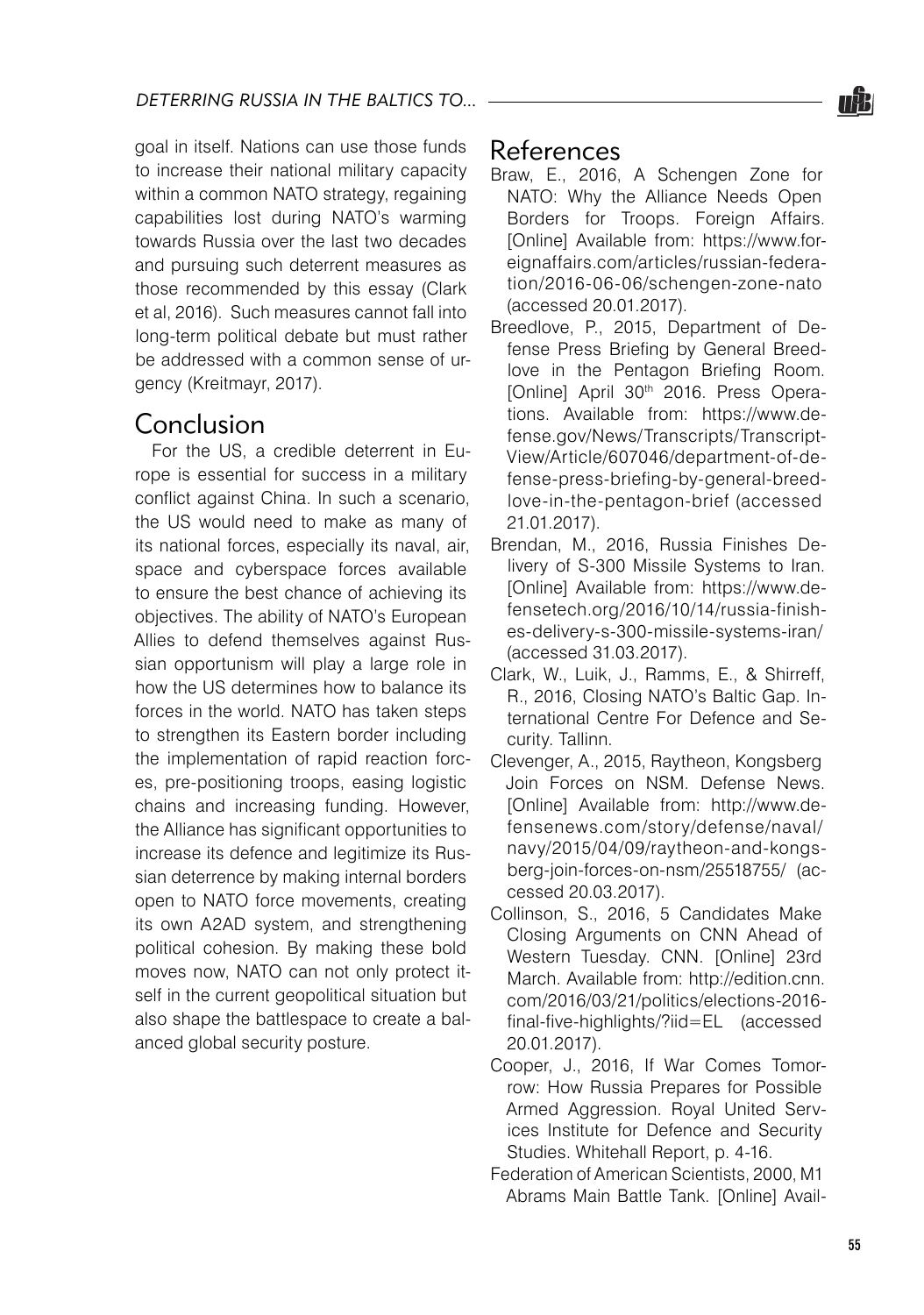able from: https://fas.org/man/dod-101/ sys/land/m1.htm (accessed 20.01.2017).

nŜ.

- Global Security, 2016, 3M-54 Klub/Caliber. [Online] Available from – http://www. globalsecurity. org/military/world/russia/ club.htm (accessed 31.03.2017).
- Gompert, D., Cevallos, A. & Garafola, C., 2016, War with China: Thinking Through the Unthinkable. RAND Corporation. p. 9-93.
- Gorenc, F., 2014, Interview with General Frank Gorenc. Air Force Times. 28th August.
- Gotkowska, J., 2016, High on Reassurance, Low on Deterrence – Germany's Stance on Strengthening NATO's Eastern Flank. OSW Centre for Eastern Studies. Commentary 217.
- Grynkewich, A., 2017, The Future of Air Superiority, Part III: Defeating A2/AD. [Online] Available from: https://warontherocks.com/2017/01/the-future-ofair-superiority-part-iii-defeating-a2ad/ (accessed 15.01.2017).
- Harper, J., 2016, U.S. Air Force Preparing for 'High Volume' Operations in Europe. National Defense. [Online] 5th April. Available from: http://www.nationaldefensemagazine.org/blog/lists/posts/post. aspx?ID=2146 (accessed. 05.12.2016).
- Jacquette, R., 2017, As Inauguration Nears, Trump Keeps World Leaders on Edge. The New York Times [Online] 16<sup>th</sup> January. Available from: https://www.nytimes. com/2017/01/16/world/donald-trumpworld-leaders.html? r=0 (accessed 20.01.2017).
- Jones, S., 2016, Poland and Baltic States Explore Anti-Aircraft Shield. Financial Times. [Online] 12<sup>th</sup> June. Available from: https:// www.ft.com/content/7329eeb6-3091- 11e6-bda0-04585c31b153 (accessed 28.01.2017].
- Kelly, T., Gompert, D. & Long, D., 2016, Smarter Power Stronger Partners, Vol. 1: Exploiting US Advantages to Prevent Aggression. RAND Corporation, p. 17.
- Kreitmayr, M. 2017, Back to Bussiness: The North Atlantic Treaty Organization

(NATO) and its Concept of Collective Defense. Project 1721. US Army War College, p. 65.

- Larrinaga, N., 2016, Lithuania and Norway Agree NASAMS Deal. IHS Jane's 360. [Online] 25<sup>th</sup> October. Available from: http://www.janes.com/article/64881/ lithuania-and-norway-agree-nasamsdeal (accessed 21.01.2017].
- Maness, R. & Valeriano, B., 2012, Russia and the Near Abroad: Applying a Risk Barometer for War. The Journal of Slavic Military Studies. [Online] 25 (2). p. 125- -148. Available from – http://www.tandfonline.com/doi/abs/10.1080/13518046.201 2.676453 (accessed 27.01.2017).
- Mastriano, D., 2017, Putin's Complex Application of Russian Strategic Landpower. Project 1721. US Army War College, p. 3.
- NATO Review Magazine, 2016, Securing the Nordic-Baltic Region. [Online] Available from – http://www.nato.int/docu/Review/2016/Also-in-2016/security-balticdefense-nato/EN/index.htm (accessed 27.01.2017).
- North Atlantic Treaty Organization. North Atlantic Council, 2014, Wales Summit Declaration. Brussels.
- Postrybailo, V., 2017, The Conflict in Ukraine: It's Implications on Armed Forces Development. Project 1721. US Army War College, p. 27.
- Potomac Foundation, 2016, Russian Operational Planning for the Western Strategic Direction of the European TVD. Vienna, Virginia, USA.
- Shlapak, D. & Johnson, M., 2016, Reinforcing Deterrence on NATO's Eastern Flank. RAND Corporation, p. 1-17.
- Sinovets, P. & Renz, B., 2015, Russia's 2014 Military Doctrine and Beyond: Threat Perceptions, Capabilities and Ambitions. NATO Defence College, Rome. No 117.
- Terras, R., 2016, Deterring Through Cooperation in the Wider Baltic. [Lecture Notes] International Security Module. Baltic Defence College, Baltic Way Room, 2<sup>nd</sup> December.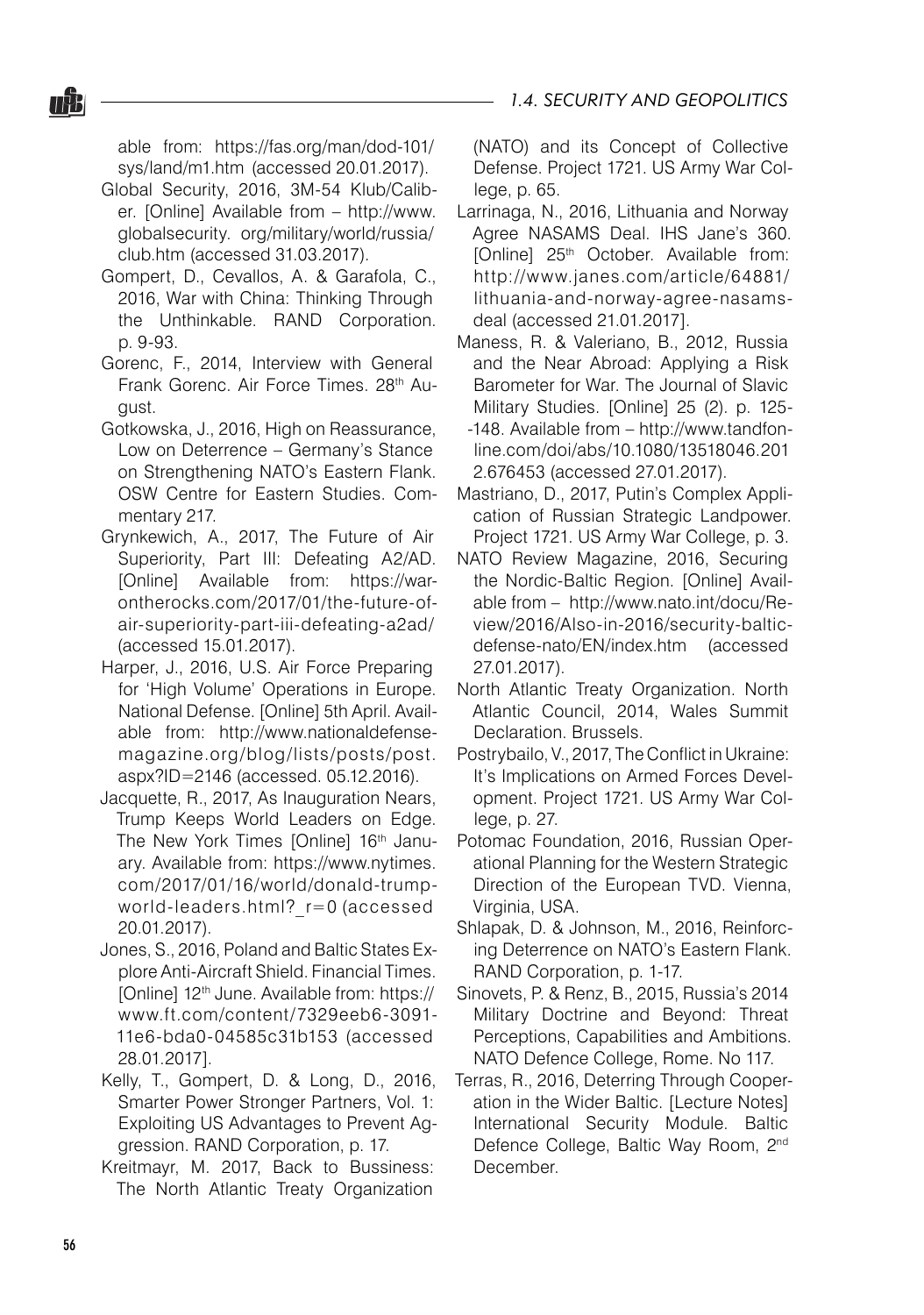- Smith-Spark, L. & Shubert, A., 2017, Poland welcomes thousands of troops in NATO show of force. CNN. [Online] 14th January. Available from: http://edition. cnn.com/2017/01/14/europe/polandus-troops-nato-welcome/ (accessed 18.01.2017).
- US Army Europe, 2016, US Army Europe to Increase Presence Across Eastern Europe. 4th November 2016. [Online] Avaialble from – https://www.army.mil/ article/177819/us army europe to increase\_presence\_across\_eastern\_europe (accessed 15.12.2016).
- Wood, D. (ed.), 2016, 2016 Index of US Military Strength: Assessing America's Ability to Provide for the Common Defense. The Heritage Foundation: Davis Institute for National Security and Foreign Policy.

#### Annex A: Baltic Terrain Denial Opportunities

The presented display shows significant geographic features and areas in the Baltic States. The geographic features displayed are limited to those mentioned in the attached essay. These are only some of

many areas to include swamps and forests where NATO can work with the Baltic States to create denial measures against wouldbe Russian aggressors, shaping Russian movements to NATO's advantage.

- 1. Highway E77
- 2. Kura River
- 3. Gauia River
- 4. Nemunas River
- 5. Suwalki Gap
- 6. Bialystok (Rail Junction)



Background Map: Google Maps.